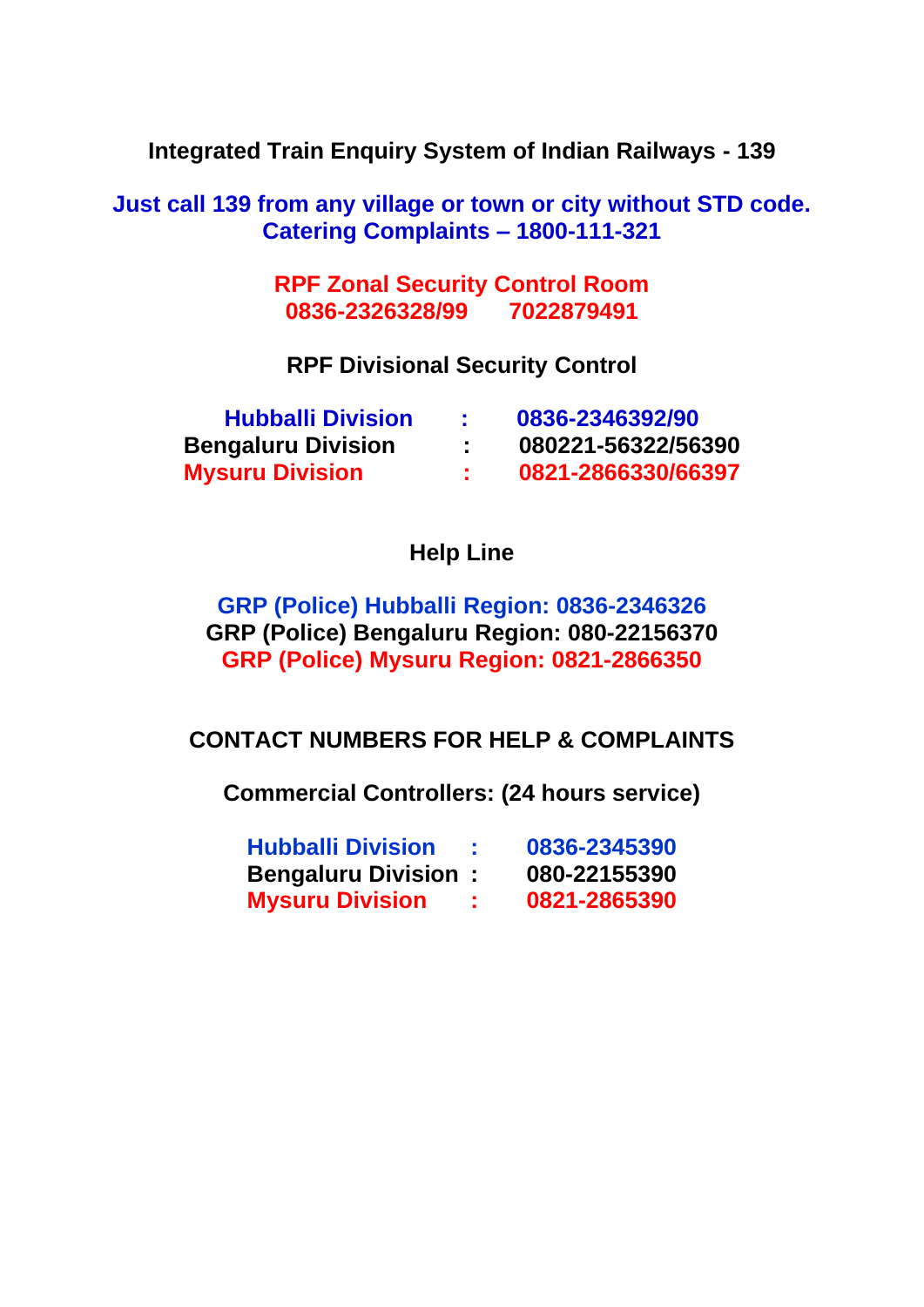| <b>HUBBALLI DIVISION</b> |                           |                                       |                |                            |
|--------------------------|---------------------------|---------------------------------------|----------------|----------------------------|
| Sr.                      | <b>Station Code</b>       | <b>Station Name</b>                   | Rly.           | <b>BSNL</b>                |
| No.                      |                           |                                       |                |                            |
| 1.                       | <b>UBL DYSS</b>           | <b>HUBBALLI</b>                       | 26853          | 0836-2363459               |
| 2.                       | <b>UBL B Cabin</b>        | <b>HUBBALLI</b>                       | 46170          | 8762925673                 |
| 3.                       | <b>HBQ</b>                | <b>HUBBALLI EAST CABIN</b>            | 26854          | 8762925546                 |
| 4.                       | <b>KUG</b>                | <b>KUSUGALL</b>                       | 26852          | 8762925720                 |
| 5.                       | <b>HBS</b>                | <b>HEBSUR</b>                         | 26851          | 8762927431                 |
| 6.                       | <b>NVD</b>                | NAVALGUND RD                          | 26849          | 8762925686                 |
| 7.                       | <b>NGR</b>                | <b>ANNIGERI</b>                       | 26848          | 08380-222729               |
| 8.<br>9.                 | <b>LKT</b><br><b>BKIT</b> | <b>HULKOTI</b><br><b>BINKADAKATTI</b> | 26847<br>26846 | 08372-289068               |
|                          |                           |                                       |                | 8762210230                 |
| 10.<br>11.               | GDG/A<br>GDG/B            | <b>GADAG</b><br><b>GADAG</b>          | 44468<br>44467 | 8277937715<br>8277937716   |
| 12.                      | GDG                       | <b>GADAG JN</b>                       | 44466/26830    | 08372-278336               |
|                          |                           |                                       |                |                            |
| 13.                      | <b>KGX</b>                | <b>KANGINHAL</b>                      | 26829          | 8277937717                 |
| 14.<br>15.               | <b>RLP</b><br>SOQ         | <b>HARLAPUR</b><br><b>SOMPUR ROAD</b> | 26828<br>26827 | 8277937718<br>9448172572   |
| 16.                      | <b>BNA</b>                | <b>BANNIKOPPA</b>                     |                | 9483565090                 |
|                          |                           |                                       | 26826          |                            |
| 17.                      | <b>BNP</b>                | <b>BHANNAPUR</b>                      | 26825          | 8277937719                 |
| 18.                      | <b>KBL</b>                | <b>KOPPAL</b>                         | 26824          | 08539-230240               |
| 19.                      | GIN                       | <b>GINIGERA</b>                       | 26823          | 08539-286660               |
| 20.                      | <b>MRB</b>                | <b>MUNIRABAD</b>                      | 26822          | 08539-274649               |
| 21.                      | <b>HPT PF</b>             | <b>HOSPET</b>                         | 44566/26816    | 08394-221788               |
| 22.                      | HPT/A                     | <b>HOSPET</b>                         | 44513          | 9480093804                 |
| 23.                      | HPT/C                     | <b>HOSPET</b>                         | 44569          | 9483536185                 |
| 24.                      | HPT/D                     | <b>HOSPET</b>                         | 44518          | 9480092514                 |
| 25.                      | <b>KGW</b>                | <b>KARIGANURU</b>                     | 26815          | 9480365750                 |
| 26.<br>27.               | <b>PKL</b><br><b>BYO</b>  | PAPINAYAKNAHALI<br>BAYALUVADDGERI     | 26814<br>26813 | 9482486750<br>8762480813   |
| 28.                      | <b>GNR</b>                | <b>GADIGANURU</b>                     | 26812          | 9481564812                 |
| 29.                      | <b>TNGL</b>               | TORANAGALLU                           | 26808          | 08395-250641               |
| 30.                      | DAJ                       | <b>DUROJI</b>                         | 26807          | 9482846358                 |
| 31.                      | <b>KDN</b>                | <b>KUDATINI</b>                       | 26806          | 9482567312                 |
| 32.                      | <b>BYC</b>                | <b>BELLARY CANT</b>                   | 26804          | 08392-240271               |
| 33.                      | <b>BAY</b>                | <b>BELLARY JN</b>                     | 44866/26802    | 08392-274038               |
| 34.                      | BAY/BP                    | <b>BELLARY JN</b>                     | 44868          | 9483606704                 |
| 35.                      | OBM                       | <b>OBALAPURAM</b>                     | 26703          | 7382135099                 |
| 36.                      | SLM                       | SOMALAPURAM                           | 26702          | 7901455902                 |
| 37.                      | <b>RDG</b>                | <b>RAYADRUG</b>                       | 65718/26701    | 08495-251500               |
| 38.                      | TNGL/BP                   | TORANAGALLU                           | 44768          | 08395-250675               |
| 39.                      | <b>JVSL</b>               | <b>JINDRAL STEELS</b>                 | 46182, 44720   | 08395-250075               |
| 40.                      | <b>BNHT</b>               | <b>BANNIHATTI</b>                     | 26810          | 9483165404                 |
| 41.                      | <b>NDH</b>                | NINDHAR BENAR                         | 46184          | 9483156809                 |
| 42.                      | <b>RNJP</b>               | <b>RANAJITPURA</b>                    | 26811          | 08395-274888               |
| 43.                      | <b>VYS</b>                | VYASANAKERI                           | 44625          | 9481637401                 |
| 44.                      | $\overline{VC}$           | VYASACOLONY                           | 44626          | 9481526701                 |
| 45.                      | <b>RMGD</b>               | <b>RAMGAD</b>                         | 44627          | 08395-276041               |
| 46.                      | <b>YTG</b>                | YESHWANT NAGAR                        | 44628          | 08395-276050               |
| 47.                      | <b>SMLI</b>               | <b>SWAMIHALLI</b>                     | 44629          | 9482646137                 |
| 48.<br>49.               | <b>HBI</b><br><b>KTY</b>  | HGRIBOMANAHALLI<br>KOTTURU            | 26704          | 9141020778                 |
| 50.                      | <b>HBL</b>                | <b>HOMBAL</b>                         | 26705<br>26751 | 08391-226223<br>8277016591 |
| 51.                      | <b>BLR</b>                | <b>BALGANUR</b>                       | 26752          | 8277016712                 |
| 52.                      | <b>MLP</b>                | <b>MALLAPUR</b>                       | 26753          | 8277018726                 |
| 53.                      | HLAR                      | <b>HOLE ALUR</b>                      | 26754          | 08381-266047               |
| 54.                      | <b>LKY</b>                | <b>LAKHMAPUR</b>                      | 26755          | 9483102906                 |
| 55.                      | <b>BDM</b>                | <b>BADAMI</b>                         | 26756          | 8277181683                 |
| 56.                      | <b>GED</b>                | <b>GULEDAGUDDA RD</b>                 | 26757          | 8762855031                 |

## **WAY STATIONS CONTACT NUMBER**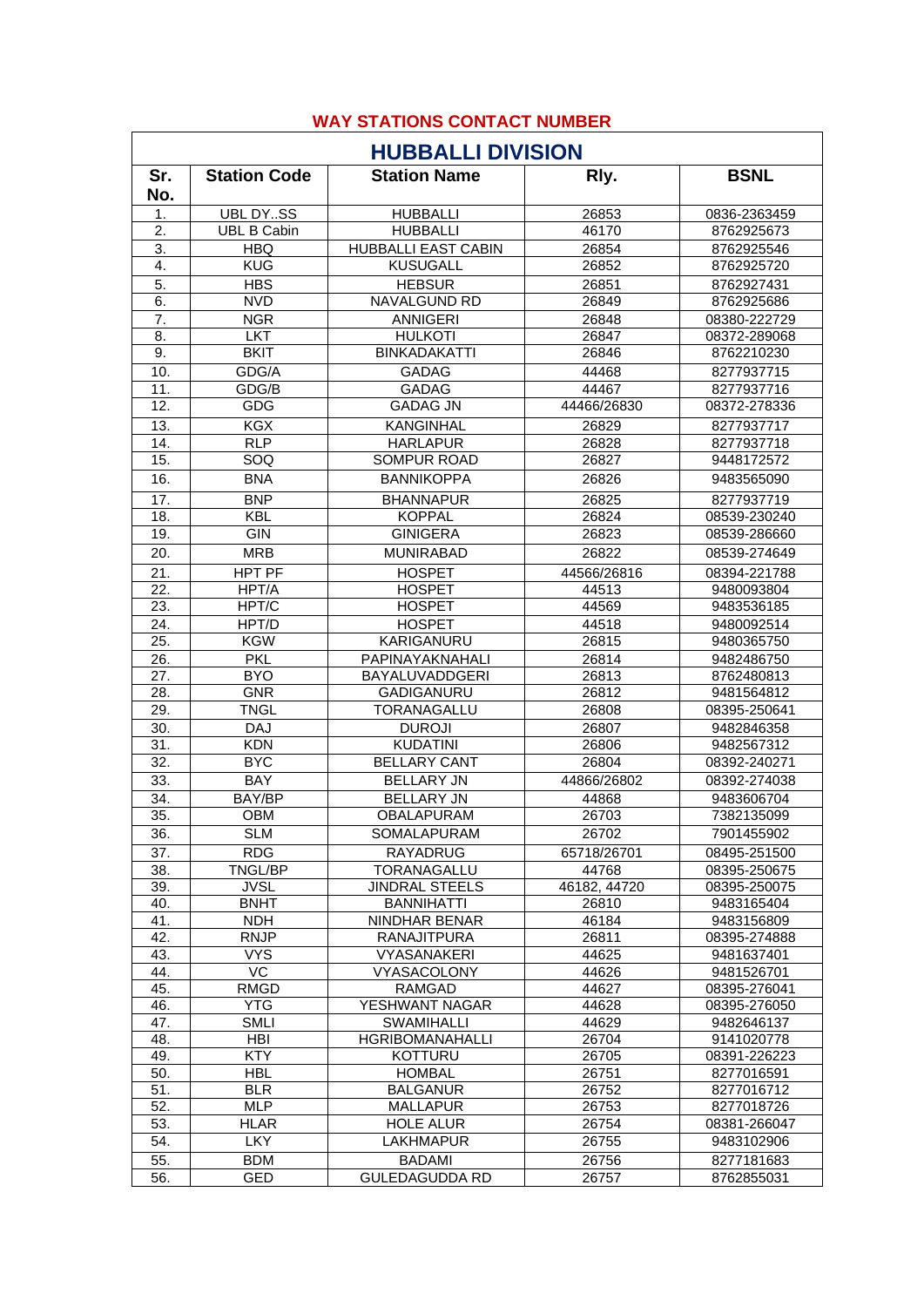| 58.<br><b>MGH</b><br><b>MUGALLAHALLI</b><br>26759<br>08354-252151<br>59.<br><b>JRKT</b><br>26760<br>8277412401<br>Jadrama Kunti<br><b>LMT</b><br><b>ALMATTI</b><br>26761<br>60.<br>08426-281428<br><b>WDL</b><br>WANDAL<br>61.<br>26762<br>8277569781<br><b>BAGEVADI RD</b><br>62.<br><b>BSRX</b><br>26763<br>08426-280019<br>63.<br><b>KDGI</b><br><b>KUDGI</b><br>26764<br>8762855623<br>64.<br><b>MVD</b><br><b>MULVAD</b><br>26765<br>8762056681<br><b>JML</b><br>65.<br>26766<br>8277914281<br>Jumnal<br><b>BJP</b><br><b>BIJAPUR</b><br>08352-240399<br>66.<br>26767<br>08352-220062<br>67.<br><b>MNL</b><br><b>MINCHNAL</b><br>26769<br>8762156098<br><b>NBL</b><br><b>NIMBAL</b><br>68.<br>26770<br>8277916381<br>69.<br><b>IDR</b><br><b>INDI ROAD</b><br>26771<br>08359-225019<br><b>LHN</b><br>70.<br>LACHYAN<br>26772<br>08359-230938<br><b>TADWAL</b><br>26773<br>71.<br>02181-259336<br>TVL<br>HG<br>HOTGI SOLAPUR JN<br>72.<br>014-58303, 26774<br>0217-2250454<br><b>HOTGI HUBLI JN</b><br><b>UNK</b><br><b>UNKAL</b><br>26856<br>73.<br>8762925539<br><b>UNKAL</b><br>74.<br><b>UNK WEST BP</b><br>26857<br>8762925664<br>75.<br><b>NVU</b><br><b>NAVALUR</b><br>26858<br>8762925679<br>76.<br><b>DWR</b><br><b>DHARWAR</b><br>44366/26859<br>0836-2442023<br><b>KRKP</b><br><b>KYARKOP</b><br>77.<br>8762925549<br>26860<br>78.<br><b>MUGAD</b><br><b>MGD</b><br>26861<br>0836-2786462<br>79.<br>KBI<br>KAMBRGANVI<br>26862<br>0836-2385342<br>80.<br><b>KHST</b><br><b>KASHANATTI</b><br>26863<br>0836-2385711<br>81.<br><b>LWR</b><br>ALNAVAR JN<br>26864<br>0836-2385999<br>82.<br><b>AVA</b><br>AMBEWADI<br>44373<br>08284-231336<br>$\overline{\text{TVG}}$<br>83.<br><b>TAVARGATTI</b><br>26865/44370<br>0836-2385829<br><b>DEV</b><br>84.<br><b>DEVARAYI</b><br>26867/44372<br>9606122909<br>85.<br><b>SVTN</b><br><b>SHIVATAHAN</b><br>26868/43181<br>86.<br>LD.<br>LONDA JN<br>43166/26869<br>08336-234243<br><b>GUNJI</b><br>87.<br><b>GNJ</b><br>26882<br>08336-252878<br>88.<br><b>KNP</b><br><b>KANAPUR</b><br>26883<br>08336-222393<br><b>DESUR</b><br><b>DUR</b><br>89.<br>26884<br>9483037059<br><b>BGM</b><br>90.<br><b>BELGAUM</b><br>44066<br>0831-2427392<br><b>SAMBRE</b><br>91.<br><b>SXB</b><br>26886<br>8277301746<br>92.<br><b>SBH</b><br><b>SULEBHAVI</b><br>26887<br>8277289354<br>93.<br><b>SUL</b><br><b>SULADHAL</b><br>26888<br>9483037832<br><b>PACHHAPUR</b><br>8277328973<br>94.<br><b>PCH</b><br>26889<br>95.<br><b>GKK</b><br><b>GOKAK ROAD</b><br>26890<br>9449153800<br><b>GPB</b><br>96.<br><b>GHATPRABHA</b><br>26891<br>08332-286234<br>97.<br><b>CKR</b><br><b>CHOKKODI ROAD</b><br>26892<br>8277187892<br>98.<br><b>RBG</b><br><b>RAYBAG</b><br>08331-225223<br>26893<br>99.<br><b>CNC</b><br><b>CHINCHLI</b><br>26894<br>9449514700<br><b>KUD</b><br>100.<br><b>KUDACHI</b><br>26895<br>08331-235251<br><b>UGR</b><br>101.<br><b>UGAR KHURD</b><br>26896<br>08339-272229<br><b>SED</b><br>102.<br>SHEDBAL<br>26897<br>9448473900<br>103.<br><b>VJR</b><br>VIJAYANAGAR<br>26898<br>8277286735<br>104.<br><b>MRJ</b><br>MIRAJ JN<br>26899<br>0233-2223282<br><b>MIRAJ</b><br>105.<br>MRJ/YD<br>013-58667/58666<br>0233-2212277<br>106.<br><b>TGT</b><br><b>TANAI GHAT</b><br>44260/26870<br>08383-252003<br>107.<br><b>CLR</b><br><b>CASTLE ROCK</b><br>44289/26871<br>08383-251527<br><b>CRZ</b><br>108.<br>CARANZOL<br>26872<br>08383-251544<br>109.<br><b>DDS</b><br><b>DUDH SAGAR</b><br>26873<br>0832-2600286<br>110.<br>LIM<br>SONALIUM<br>26874<br>0832-2600471<br>111.<br><b>QLM</b><br><b>KULEM</b><br>26875<br>0832-2600221<br>112.<br>KM<br><b>KALEEM</b><br>26876<br>0832-2601519<br>113.<br><b>SVM</b><br>SANVERDAM CHUCH<br>43266/26877<br>0832-2650502<br><b>CNR</b><br>114.<br><b>CHANDAR</b><br>26878<br>0832-2784989<br><b>MADGAON</b><br>115.<br><b>MAO</b><br>019-70210<br>0832-2703950<br>116.<br><b>MJO</b><br><b>MAJORDA</b><br>019-58210<br>0832-2790902<br><b>CSM</b><br>117.<br>CANSAULIM<br>26879<br>0832-2755880 | 57. | <b>BGK</b> | <b>BAGALKOT</b> | 26758 | 08354-220422 |
|----------------------------------------------------------------------------------------------------------------------------------------------------------------------------------------------------------------------------------------------------------------------------------------------------------------------------------------------------------------------------------------------------------------------------------------------------------------------------------------------------------------------------------------------------------------------------------------------------------------------------------------------------------------------------------------------------------------------------------------------------------------------------------------------------------------------------------------------------------------------------------------------------------------------------------------------------------------------------------------------------------------------------------------------------------------------------------------------------------------------------------------------------------------------------------------------------------------------------------------------------------------------------------------------------------------------------------------------------------------------------------------------------------------------------------------------------------------------------------------------------------------------------------------------------------------------------------------------------------------------------------------------------------------------------------------------------------------------------------------------------------------------------------------------------------------------------------------------------------------------------------------------------------------------------------------------------------------------------------------------------------------------------------------------------------------------------------------------------------------------------------------------------------------------------------------------------------------------------------------------------------------------------------------------------------------------------------------------------------------------------------------------------------------------------------------------------------------------------------------------------------------------------------------------------------------------------------------------------------------------------------------------------------------------------------------------------------------------------------------------------------------------------------------------------------------------------------------------------------------------------------------------------------------------------------------------------------------------------------------------------------------------------------------------------------------------------------------------------------------------------------------------------------------------------------------------------------------------------------------------------------------------------------------------------------------------------------------------------------------------------------------------------------------------------------------------------------------------------------------------------------------------------------------------------------------------------------------------------------------------------------------------------------------------------------------------------------------------------------------------------------------------------------------------------------------------------------------------------------------------------------------------------------------------------------------------------------------------------------------------------------|-----|------------|-----------------|-------|--------------|
|                                                                                                                                                                                                                                                                                                                                                                                                                                                                                                                                                                                                                                                                                                                                                                                                                                                                                                                                                                                                                                                                                                                                                                                                                                                                                                                                                                                                                                                                                                                                                                                                                                                                                                                                                                                                                                                                                                                                                                                                                                                                                                                                                                                                                                                                                                                                                                                                                                                                                                                                                                                                                                                                                                                                                                                                                                                                                                                                                                                                                                                                                                                                                                                                                                                                                                                                                                                                                                                                                                                                                                                                                                                                                                                                                                                                                                                                                                                                                                                                          |     |            |                 |       |              |
|                                                                                                                                                                                                                                                                                                                                                                                                                                                                                                                                                                                                                                                                                                                                                                                                                                                                                                                                                                                                                                                                                                                                                                                                                                                                                                                                                                                                                                                                                                                                                                                                                                                                                                                                                                                                                                                                                                                                                                                                                                                                                                                                                                                                                                                                                                                                                                                                                                                                                                                                                                                                                                                                                                                                                                                                                                                                                                                                                                                                                                                                                                                                                                                                                                                                                                                                                                                                                                                                                                                                                                                                                                                                                                                                                                                                                                                                                                                                                                                                          |     |            |                 |       |              |
|                                                                                                                                                                                                                                                                                                                                                                                                                                                                                                                                                                                                                                                                                                                                                                                                                                                                                                                                                                                                                                                                                                                                                                                                                                                                                                                                                                                                                                                                                                                                                                                                                                                                                                                                                                                                                                                                                                                                                                                                                                                                                                                                                                                                                                                                                                                                                                                                                                                                                                                                                                                                                                                                                                                                                                                                                                                                                                                                                                                                                                                                                                                                                                                                                                                                                                                                                                                                                                                                                                                                                                                                                                                                                                                                                                                                                                                                                                                                                                                                          |     |            |                 |       |              |
|                                                                                                                                                                                                                                                                                                                                                                                                                                                                                                                                                                                                                                                                                                                                                                                                                                                                                                                                                                                                                                                                                                                                                                                                                                                                                                                                                                                                                                                                                                                                                                                                                                                                                                                                                                                                                                                                                                                                                                                                                                                                                                                                                                                                                                                                                                                                                                                                                                                                                                                                                                                                                                                                                                                                                                                                                                                                                                                                                                                                                                                                                                                                                                                                                                                                                                                                                                                                                                                                                                                                                                                                                                                                                                                                                                                                                                                                                                                                                                                                          |     |            |                 |       |              |
|                                                                                                                                                                                                                                                                                                                                                                                                                                                                                                                                                                                                                                                                                                                                                                                                                                                                                                                                                                                                                                                                                                                                                                                                                                                                                                                                                                                                                                                                                                                                                                                                                                                                                                                                                                                                                                                                                                                                                                                                                                                                                                                                                                                                                                                                                                                                                                                                                                                                                                                                                                                                                                                                                                                                                                                                                                                                                                                                                                                                                                                                                                                                                                                                                                                                                                                                                                                                                                                                                                                                                                                                                                                                                                                                                                                                                                                                                                                                                                                                          |     |            |                 |       |              |
|                                                                                                                                                                                                                                                                                                                                                                                                                                                                                                                                                                                                                                                                                                                                                                                                                                                                                                                                                                                                                                                                                                                                                                                                                                                                                                                                                                                                                                                                                                                                                                                                                                                                                                                                                                                                                                                                                                                                                                                                                                                                                                                                                                                                                                                                                                                                                                                                                                                                                                                                                                                                                                                                                                                                                                                                                                                                                                                                                                                                                                                                                                                                                                                                                                                                                                                                                                                                                                                                                                                                                                                                                                                                                                                                                                                                                                                                                                                                                                                                          |     |            |                 |       |              |
|                                                                                                                                                                                                                                                                                                                                                                                                                                                                                                                                                                                                                                                                                                                                                                                                                                                                                                                                                                                                                                                                                                                                                                                                                                                                                                                                                                                                                                                                                                                                                                                                                                                                                                                                                                                                                                                                                                                                                                                                                                                                                                                                                                                                                                                                                                                                                                                                                                                                                                                                                                                                                                                                                                                                                                                                                                                                                                                                                                                                                                                                                                                                                                                                                                                                                                                                                                                                                                                                                                                                                                                                                                                                                                                                                                                                                                                                                                                                                                                                          |     |            |                 |       |              |
|                                                                                                                                                                                                                                                                                                                                                                                                                                                                                                                                                                                                                                                                                                                                                                                                                                                                                                                                                                                                                                                                                                                                                                                                                                                                                                                                                                                                                                                                                                                                                                                                                                                                                                                                                                                                                                                                                                                                                                                                                                                                                                                                                                                                                                                                                                                                                                                                                                                                                                                                                                                                                                                                                                                                                                                                                                                                                                                                                                                                                                                                                                                                                                                                                                                                                                                                                                                                                                                                                                                                                                                                                                                                                                                                                                                                                                                                                                                                                                                                          |     |            |                 |       |              |
|                                                                                                                                                                                                                                                                                                                                                                                                                                                                                                                                                                                                                                                                                                                                                                                                                                                                                                                                                                                                                                                                                                                                                                                                                                                                                                                                                                                                                                                                                                                                                                                                                                                                                                                                                                                                                                                                                                                                                                                                                                                                                                                                                                                                                                                                                                                                                                                                                                                                                                                                                                                                                                                                                                                                                                                                                                                                                                                                                                                                                                                                                                                                                                                                                                                                                                                                                                                                                                                                                                                                                                                                                                                                                                                                                                                                                                                                                                                                                                                                          |     |            |                 |       |              |
|                                                                                                                                                                                                                                                                                                                                                                                                                                                                                                                                                                                                                                                                                                                                                                                                                                                                                                                                                                                                                                                                                                                                                                                                                                                                                                                                                                                                                                                                                                                                                                                                                                                                                                                                                                                                                                                                                                                                                                                                                                                                                                                                                                                                                                                                                                                                                                                                                                                                                                                                                                                                                                                                                                                                                                                                                                                                                                                                                                                                                                                                                                                                                                                                                                                                                                                                                                                                                                                                                                                                                                                                                                                                                                                                                                                                                                                                                                                                                                                                          |     |            |                 |       |              |
|                                                                                                                                                                                                                                                                                                                                                                                                                                                                                                                                                                                                                                                                                                                                                                                                                                                                                                                                                                                                                                                                                                                                                                                                                                                                                                                                                                                                                                                                                                                                                                                                                                                                                                                                                                                                                                                                                                                                                                                                                                                                                                                                                                                                                                                                                                                                                                                                                                                                                                                                                                                                                                                                                                                                                                                                                                                                                                                                                                                                                                                                                                                                                                                                                                                                                                                                                                                                                                                                                                                                                                                                                                                                                                                                                                                                                                                                                                                                                                                                          |     |            |                 |       |              |
|                                                                                                                                                                                                                                                                                                                                                                                                                                                                                                                                                                                                                                                                                                                                                                                                                                                                                                                                                                                                                                                                                                                                                                                                                                                                                                                                                                                                                                                                                                                                                                                                                                                                                                                                                                                                                                                                                                                                                                                                                                                                                                                                                                                                                                                                                                                                                                                                                                                                                                                                                                                                                                                                                                                                                                                                                                                                                                                                                                                                                                                                                                                                                                                                                                                                                                                                                                                                                                                                                                                                                                                                                                                                                                                                                                                                                                                                                                                                                                                                          |     |            |                 |       |              |
|                                                                                                                                                                                                                                                                                                                                                                                                                                                                                                                                                                                                                                                                                                                                                                                                                                                                                                                                                                                                                                                                                                                                                                                                                                                                                                                                                                                                                                                                                                                                                                                                                                                                                                                                                                                                                                                                                                                                                                                                                                                                                                                                                                                                                                                                                                                                                                                                                                                                                                                                                                                                                                                                                                                                                                                                                                                                                                                                                                                                                                                                                                                                                                                                                                                                                                                                                                                                                                                                                                                                                                                                                                                                                                                                                                                                                                                                                                                                                                                                          |     |            |                 |       |              |
|                                                                                                                                                                                                                                                                                                                                                                                                                                                                                                                                                                                                                                                                                                                                                                                                                                                                                                                                                                                                                                                                                                                                                                                                                                                                                                                                                                                                                                                                                                                                                                                                                                                                                                                                                                                                                                                                                                                                                                                                                                                                                                                                                                                                                                                                                                                                                                                                                                                                                                                                                                                                                                                                                                                                                                                                                                                                                                                                                                                                                                                                                                                                                                                                                                                                                                                                                                                                                                                                                                                                                                                                                                                                                                                                                                                                                                                                                                                                                                                                          |     |            |                 |       |              |
|                                                                                                                                                                                                                                                                                                                                                                                                                                                                                                                                                                                                                                                                                                                                                                                                                                                                                                                                                                                                                                                                                                                                                                                                                                                                                                                                                                                                                                                                                                                                                                                                                                                                                                                                                                                                                                                                                                                                                                                                                                                                                                                                                                                                                                                                                                                                                                                                                                                                                                                                                                                                                                                                                                                                                                                                                                                                                                                                                                                                                                                                                                                                                                                                                                                                                                                                                                                                                                                                                                                                                                                                                                                                                                                                                                                                                                                                                                                                                                                                          |     |            |                 |       |              |
|                                                                                                                                                                                                                                                                                                                                                                                                                                                                                                                                                                                                                                                                                                                                                                                                                                                                                                                                                                                                                                                                                                                                                                                                                                                                                                                                                                                                                                                                                                                                                                                                                                                                                                                                                                                                                                                                                                                                                                                                                                                                                                                                                                                                                                                                                                                                                                                                                                                                                                                                                                                                                                                                                                                                                                                                                                                                                                                                                                                                                                                                                                                                                                                                                                                                                                                                                                                                                                                                                                                                                                                                                                                                                                                                                                                                                                                                                                                                                                                                          |     |            |                 |       |              |
|                                                                                                                                                                                                                                                                                                                                                                                                                                                                                                                                                                                                                                                                                                                                                                                                                                                                                                                                                                                                                                                                                                                                                                                                                                                                                                                                                                                                                                                                                                                                                                                                                                                                                                                                                                                                                                                                                                                                                                                                                                                                                                                                                                                                                                                                                                                                                                                                                                                                                                                                                                                                                                                                                                                                                                                                                                                                                                                                                                                                                                                                                                                                                                                                                                                                                                                                                                                                                                                                                                                                                                                                                                                                                                                                                                                                                                                                                                                                                                                                          |     |            |                 |       |              |
|                                                                                                                                                                                                                                                                                                                                                                                                                                                                                                                                                                                                                                                                                                                                                                                                                                                                                                                                                                                                                                                                                                                                                                                                                                                                                                                                                                                                                                                                                                                                                                                                                                                                                                                                                                                                                                                                                                                                                                                                                                                                                                                                                                                                                                                                                                                                                                                                                                                                                                                                                                                                                                                                                                                                                                                                                                                                                                                                                                                                                                                                                                                                                                                                                                                                                                                                                                                                                                                                                                                                                                                                                                                                                                                                                                                                                                                                                                                                                                                                          |     |            |                 |       |              |
|                                                                                                                                                                                                                                                                                                                                                                                                                                                                                                                                                                                                                                                                                                                                                                                                                                                                                                                                                                                                                                                                                                                                                                                                                                                                                                                                                                                                                                                                                                                                                                                                                                                                                                                                                                                                                                                                                                                                                                                                                                                                                                                                                                                                                                                                                                                                                                                                                                                                                                                                                                                                                                                                                                                                                                                                                                                                                                                                                                                                                                                                                                                                                                                                                                                                                                                                                                                                                                                                                                                                                                                                                                                                                                                                                                                                                                                                                                                                                                                                          |     |            |                 |       |              |
|                                                                                                                                                                                                                                                                                                                                                                                                                                                                                                                                                                                                                                                                                                                                                                                                                                                                                                                                                                                                                                                                                                                                                                                                                                                                                                                                                                                                                                                                                                                                                                                                                                                                                                                                                                                                                                                                                                                                                                                                                                                                                                                                                                                                                                                                                                                                                                                                                                                                                                                                                                                                                                                                                                                                                                                                                                                                                                                                                                                                                                                                                                                                                                                                                                                                                                                                                                                                                                                                                                                                                                                                                                                                                                                                                                                                                                                                                                                                                                                                          |     |            |                 |       |              |
|                                                                                                                                                                                                                                                                                                                                                                                                                                                                                                                                                                                                                                                                                                                                                                                                                                                                                                                                                                                                                                                                                                                                                                                                                                                                                                                                                                                                                                                                                                                                                                                                                                                                                                                                                                                                                                                                                                                                                                                                                                                                                                                                                                                                                                                                                                                                                                                                                                                                                                                                                                                                                                                                                                                                                                                                                                                                                                                                                                                                                                                                                                                                                                                                                                                                                                                                                                                                                                                                                                                                                                                                                                                                                                                                                                                                                                                                                                                                                                                                          |     |            |                 |       |              |
|                                                                                                                                                                                                                                                                                                                                                                                                                                                                                                                                                                                                                                                                                                                                                                                                                                                                                                                                                                                                                                                                                                                                                                                                                                                                                                                                                                                                                                                                                                                                                                                                                                                                                                                                                                                                                                                                                                                                                                                                                                                                                                                                                                                                                                                                                                                                                                                                                                                                                                                                                                                                                                                                                                                                                                                                                                                                                                                                                                                                                                                                                                                                                                                                                                                                                                                                                                                                                                                                                                                                                                                                                                                                                                                                                                                                                                                                                                                                                                                                          |     |            |                 |       |              |
|                                                                                                                                                                                                                                                                                                                                                                                                                                                                                                                                                                                                                                                                                                                                                                                                                                                                                                                                                                                                                                                                                                                                                                                                                                                                                                                                                                                                                                                                                                                                                                                                                                                                                                                                                                                                                                                                                                                                                                                                                                                                                                                                                                                                                                                                                                                                                                                                                                                                                                                                                                                                                                                                                                                                                                                                                                                                                                                                                                                                                                                                                                                                                                                                                                                                                                                                                                                                                                                                                                                                                                                                                                                                                                                                                                                                                                                                                                                                                                                                          |     |            |                 |       |              |
|                                                                                                                                                                                                                                                                                                                                                                                                                                                                                                                                                                                                                                                                                                                                                                                                                                                                                                                                                                                                                                                                                                                                                                                                                                                                                                                                                                                                                                                                                                                                                                                                                                                                                                                                                                                                                                                                                                                                                                                                                                                                                                                                                                                                                                                                                                                                                                                                                                                                                                                                                                                                                                                                                                                                                                                                                                                                                                                                                                                                                                                                                                                                                                                                                                                                                                                                                                                                                                                                                                                                                                                                                                                                                                                                                                                                                                                                                                                                                                                                          |     |            |                 |       |              |
|                                                                                                                                                                                                                                                                                                                                                                                                                                                                                                                                                                                                                                                                                                                                                                                                                                                                                                                                                                                                                                                                                                                                                                                                                                                                                                                                                                                                                                                                                                                                                                                                                                                                                                                                                                                                                                                                                                                                                                                                                                                                                                                                                                                                                                                                                                                                                                                                                                                                                                                                                                                                                                                                                                                                                                                                                                                                                                                                                                                                                                                                                                                                                                                                                                                                                                                                                                                                                                                                                                                                                                                                                                                                                                                                                                                                                                                                                                                                                                                                          |     |            |                 |       |              |
|                                                                                                                                                                                                                                                                                                                                                                                                                                                                                                                                                                                                                                                                                                                                                                                                                                                                                                                                                                                                                                                                                                                                                                                                                                                                                                                                                                                                                                                                                                                                                                                                                                                                                                                                                                                                                                                                                                                                                                                                                                                                                                                                                                                                                                                                                                                                                                                                                                                                                                                                                                                                                                                                                                                                                                                                                                                                                                                                                                                                                                                                                                                                                                                                                                                                                                                                                                                                                                                                                                                                                                                                                                                                                                                                                                                                                                                                                                                                                                                                          |     |            |                 |       |              |
|                                                                                                                                                                                                                                                                                                                                                                                                                                                                                                                                                                                                                                                                                                                                                                                                                                                                                                                                                                                                                                                                                                                                                                                                                                                                                                                                                                                                                                                                                                                                                                                                                                                                                                                                                                                                                                                                                                                                                                                                                                                                                                                                                                                                                                                                                                                                                                                                                                                                                                                                                                                                                                                                                                                                                                                                                                                                                                                                                                                                                                                                                                                                                                                                                                                                                                                                                                                                                                                                                                                                                                                                                                                                                                                                                                                                                                                                                                                                                                                                          |     |            |                 |       |              |
|                                                                                                                                                                                                                                                                                                                                                                                                                                                                                                                                                                                                                                                                                                                                                                                                                                                                                                                                                                                                                                                                                                                                                                                                                                                                                                                                                                                                                                                                                                                                                                                                                                                                                                                                                                                                                                                                                                                                                                                                                                                                                                                                                                                                                                                                                                                                                                                                                                                                                                                                                                                                                                                                                                                                                                                                                                                                                                                                                                                                                                                                                                                                                                                                                                                                                                                                                                                                                                                                                                                                                                                                                                                                                                                                                                                                                                                                                                                                                                                                          |     |            |                 |       |              |
|                                                                                                                                                                                                                                                                                                                                                                                                                                                                                                                                                                                                                                                                                                                                                                                                                                                                                                                                                                                                                                                                                                                                                                                                                                                                                                                                                                                                                                                                                                                                                                                                                                                                                                                                                                                                                                                                                                                                                                                                                                                                                                                                                                                                                                                                                                                                                                                                                                                                                                                                                                                                                                                                                                                                                                                                                                                                                                                                                                                                                                                                                                                                                                                                                                                                                                                                                                                                                                                                                                                                                                                                                                                                                                                                                                                                                                                                                                                                                                                                          |     |            |                 |       |              |
|                                                                                                                                                                                                                                                                                                                                                                                                                                                                                                                                                                                                                                                                                                                                                                                                                                                                                                                                                                                                                                                                                                                                                                                                                                                                                                                                                                                                                                                                                                                                                                                                                                                                                                                                                                                                                                                                                                                                                                                                                                                                                                                                                                                                                                                                                                                                                                                                                                                                                                                                                                                                                                                                                                                                                                                                                                                                                                                                                                                                                                                                                                                                                                                                                                                                                                                                                                                                                                                                                                                                                                                                                                                                                                                                                                                                                                                                                                                                                                                                          |     |            |                 |       |              |
|                                                                                                                                                                                                                                                                                                                                                                                                                                                                                                                                                                                                                                                                                                                                                                                                                                                                                                                                                                                                                                                                                                                                                                                                                                                                                                                                                                                                                                                                                                                                                                                                                                                                                                                                                                                                                                                                                                                                                                                                                                                                                                                                                                                                                                                                                                                                                                                                                                                                                                                                                                                                                                                                                                                                                                                                                                                                                                                                                                                                                                                                                                                                                                                                                                                                                                                                                                                                                                                                                                                                                                                                                                                                                                                                                                                                                                                                                                                                                                                                          |     |            |                 |       |              |
|                                                                                                                                                                                                                                                                                                                                                                                                                                                                                                                                                                                                                                                                                                                                                                                                                                                                                                                                                                                                                                                                                                                                                                                                                                                                                                                                                                                                                                                                                                                                                                                                                                                                                                                                                                                                                                                                                                                                                                                                                                                                                                                                                                                                                                                                                                                                                                                                                                                                                                                                                                                                                                                                                                                                                                                                                                                                                                                                                                                                                                                                                                                                                                                                                                                                                                                                                                                                                                                                                                                                                                                                                                                                                                                                                                                                                                                                                                                                                                                                          |     |            |                 |       |              |
|                                                                                                                                                                                                                                                                                                                                                                                                                                                                                                                                                                                                                                                                                                                                                                                                                                                                                                                                                                                                                                                                                                                                                                                                                                                                                                                                                                                                                                                                                                                                                                                                                                                                                                                                                                                                                                                                                                                                                                                                                                                                                                                                                                                                                                                                                                                                                                                                                                                                                                                                                                                                                                                                                                                                                                                                                                                                                                                                                                                                                                                                                                                                                                                                                                                                                                                                                                                                                                                                                                                                                                                                                                                                                                                                                                                                                                                                                                                                                                                                          |     |            |                 |       |              |
|                                                                                                                                                                                                                                                                                                                                                                                                                                                                                                                                                                                                                                                                                                                                                                                                                                                                                                                                                                                                                                                                                                                                                                                                                                                                                                                                                                                                                                                                                                                                                                                                                                                                                                                                                                                                                                                                                                                                                                                                                                                                                                                                                                                                                                                                                                                                                                                                                                                                                                                                                                                                                                                                                                                                                                                                                                                                                                                                                                                                                                                                                                                                                                                                                                                                                                                                                                                                                                                                                                                                                                                                                                                                                                                                                                                                                                                                                                                                                                                                          |     |            |                 |       |              |
|                                                                                                                                                                                                                                                                                                                                                                                                                                                                                                                                                                                                                                                                                                                                                                                                                                                                                                                                                                                                                                                                                                                                                                                                                                                                                                                                                                                                                                                                                                                                                                                                                                                                                                                                                                                                                                                                                                                                                                                                                                                                                                                                                                                                                                                                                                                                                                                                                                                                                                                                                                                                                                                                                                                                                                                                                                                                                                                                                                                                                                                                                                                                                                                                                                                                                                                                                                                                                                                                                                                                                                                                                                                                                                                                                                                                                                                                                                                                                                                                          |     |            |                 |       |              |
|                                                                                                                                                                                                                                                                                                                                                                                                                                                                                                                                                                                                                                                                                                                                                                                                                                                                                                                                                                                                                                                                                                                                                                                                                                                                                                                                                                                                                                                                                                                                                                                                                                                                                                                                                                                                                                                                                                                                                                                                                                                                                                                                                                                                                                                                                                                                                                                                                                                                                                                                                                                                                                                                                                                                                                                                                                                                                                                                                                                                                                                                                                                                                                                                                                                                                                                                                                                                                                                                                                                                                                                                                                                                                                                                                                                                                                                                                                                                                                                                          |     |            |                 |       |              |
|                                                                                                                                                                                                                                                                                                                                                                                                                                                                                                                                                                                                                                                                                                                                                                                                                                                                                                                                                                                                                                                                                                                                                                                                                                                                                                                                                                                                                                                                                                                                                                                                                                                                                                                                                                                                                                                                                                                                                                                                                                                                                                                                                                                                                                                                                                                                                                                                                                                                                                                                                                                                                                                                                                                                                                                                                                                                                                                                                                                                                                                                                                                                                                                                                                                                                                                                                                                                                                                                                                                                                                                                                                                                                                                                                                                                                                                                                                                                                                                                          |     |            |                 |       |              |
|                                                                                                                                                                                                                                                                                                                                                                                                                                                                                                                                                                                                                                                                                                                                                                                                                                                                                                                                                                                                                                                                                                                                                                                                                                                                                                                                                                                                                                                                                                                                                                                                                                                                                                                                                                                                                                                                                                                                                                                                                                                                                                                                                                                                                                                                                                                                                                                                                                                                                                                                                                                                                                                                                                                                                                                                                                                                                                                                                                                                                                                                                                                                                                                                                                                                                                                                                                                                                                                                                                                                                                                                                                                                                                                                                                                                                                                                                                                                                                                                          |     |            |                 |       |              |
|                                                                                                                                                                                                                                                                                                                                                                                                                                                                                                                                                                                                                                                                                                                                                                                                                                                                                                                                                                                                                                                                                                                                                                                                                                                                                                                                                                                                                                                                                                                                                                                                                                                                                                                                                                                                                                                                                                                                                                                                                                                                                                                                                                                                                                                                                                                                                                                                                                                                                                                                                                                                                                                                                                                                                                                                                                                                                                                                                                                                                                                                                                                                                                                                                                                                                                                                                                                                                                                                                                                                                                                                                                                                                                                                                                                                                                                                                                                                                                                                          |     |            |                 |       |              |
|                                                                                                                                                                                                                                                                                                                                                                                                                                                                                                                                                                                                                                                                                                                                                                                                                                                                                                                                                                                                                                                                                                                                                                                                                                                                                                                                                                                                                                                                                                                                                                                                                                                                                                                                                                                                                                                                                                                                                                                                                                                                                                                                                                                                                                                                                                                                                                                                                                                                                                                                                                                                                                                                                                                                                                                                                                                                                                                                                                                                                                                                                                                                                                                                                                                                                                                                                                                                                                                                                                                                                                                                                                                                                                                                                                                                                                                                                                                                                                                                          |     |            |                 |       |              |
|                                                                                                                                                                                                                                                                                                                                                                                                                                                                                                                                                                                                                                                                                                                                                                                                                                                                                                                                                                                                                                                                                                                                                                                                                                                                                                                                                                                                                                                                                                                                                                                                                                                                                                                                                                                                                                                                                                                                                                                                                                                                                                                                                                                                                                                                                                                                                                                                                                                                                                                                                                                                                                                                                                                                                                                                                                                                                                                                                                                                                                                                                                                                                                                                                                                                                                                                                                                                                                                                                                                                                                                                                                                                                                                                                                                                                                                                                                                                                                                                          |     |            |                 |       |              |
|                                                                                                                                                                                                                                                                                                                                                                                                                                                                                                                                                                                                                                                                                                                                                                                                                                                                                                                                                                                                                                                                                                                                                                                                                                                                                                                                                                                                                                                                                                                                                                                                                                                                                                                                                                                                                                                                                                                                                                                                                                                                                                                                                                                                                                                                                                                                                                                                                                                                                                                                                                                                                                                                                                                                                                                                                                                                                                                                                                                                                                                                                                                                                                                                                                                                                                                                                                                                                                                                                                                                                                                                                                                                                                                                                                                                                                                                                                                                                                                                          |     |            |                 |       |              |
|                                                                                                                                                                                                                                                                                                                                                                                                                                                                                                                                                                                                                                                                                                                                                                                                                                                                                                                                                                                                                                                                                                                                                                                                                                                                                                                                                                                                                                                                                                                                                                                                                                                                                                                                                                                                                                                                                                                                                                                                                                                                                                                                                                                                                                                                                                                                                                                                                                                                                                                                                                                                                                                                                                                                                                                                                                                                                                                                                                                                                                                                                                                                                                                                                                                                                                                                                                                                                                                                                                                                                                                                                                                                                                                                                                                                                                                                                                                                                                                                          |     |            |                 |       |              |
|                                                                                                                                                                                                                                                                                                                                                                                                                                                                                                                                                                                                                                                                                                                                                                                                                                                                                                                                                                                                                                                                                                                                                                                                                                                                                                                                                                                                                                                                                                                                                                                                                                                                                                                                                                                                                                                                                                                                                                                                                                                                                                                                                                                                                                                                                                                                                                                                                                                                                                                                                                                                                                                                                                                                                                                                                                                                                                                                                                                                                                                                                                                                                                                                                                                                                                                                                                                                                                                                                                                                                                                                                                                                                                                                                                                                                                                                                                                                                                                                          |     |            |                 |       |              |
|                                                                                                                                                                                                                                                                                                                                                                                                                                                                                                                                                                                                                                                                                                                                                                                                                                                                                                                                                                                                                                                                                                                                                                                                                                                                                                                                                                                                                                                                                                                                                                                                                                                                                                                                                                                                                                                                                                                                                                                                                                                                                                                                                                                                                                                                                                                                                                                                                                                                                                                                                                                                                                                                                                                                                                                                                                                                                                                                                                                                                                                                                                                                                                                                                                                                                                                                                                                                                                                                                                                                                                                                                                                                                                                                                                                                                                                                                                                                                                                                          |     |            |                 |       |              |
|                                                                                                                                                                                                                                                                                                                                                                                                                                                                                                                                                                                                                                                                                                                                                                                                                                                                                                                                                                                                                                                                                                                                                                                                                                                                                                                                                                                                                                                                                                                                                                                                                                                                                                                                                                                                                                                                                                                                                                                                                                                                                                                                                                                                                                                                                                                                                                                                                                                                                                                                                                                                                                                                                                                                                                                                                                                                                                                                                                                                                                                                                                                                                                                                                                                                                                                                                                                                                                                                                                                                                                                                                                                                                                                                                                                                                                                                                                                                                                                                          |     |            |                 |       |              |
|                                                                                                                                                                                                                                                                                                                                                                                                                                                                                                                                                                                                                                                                                                                                                                                                                                                                                                                                                                                                                                                                                                                                                                                                                                                                                                                                                                                                                                                                                                                                                                                                                                                                                                                                                                                                                                                                                                                                                                                                                                                                                                                                                                                                                                                                                                                                                                                                                                                                                                                                                                                                                                                                                                                                                                                                                                                                                                                                                                                                                                                                                                                                                                                                                                                                                                                                                                                                                                                                                                                                                                                                                                                                                                                                                                                                                                                                                                                                                                                                          |     |            |                 |       |              |
|                                                                                                                                                                                                                                                                                                                                                                                                                                                                                                                                                                                                                                                                                                                                                                                                                                                                                                                                                                                                                                                                                                                                                                                                                                                                                                                                                                                                                                                                                                                                                                                                                                                                                                                                                                                                                                                                                                                                                                                                                                                                                                                                                                                                                                                                                                                                                                                                                                                                                                                                                                                                                                                                                                                                                                                                                                                                                                                                                                                                                                                                                                                                                                                                                                                                                                                                                                                                                                                                                                                                                                                                                                                                                                                                                                                                                                                                                                                                                                                                          |     |            |                 |       |              |
|                                                                                                                                                                                                                                                                                                                                                                                                                                                                                                                                                                                                                                                                                                                                                                                                                                                                                                                                                                                                                                                                                                                                                                                                                                                                                                                                                                                                                                                                                                                                                                                                                                                                                                                                                                                                                                                                                                                                                                                                                                                                                                                                                                                                                                                                                                                                                                                                                                                                                                                                                                                                                                                                                                                                                                                                                                                                                                                                                                                                                                                                                                                                                                                                                                                                                                                                                                                                                                                                                                                                                                                                                                                                                                                                                                                                                                                                                                                                                                                                          |     |            |                 |       |              |
|                                                                                                                                                                                                                                                                                                                                                                                                                                                                                                                                                                                                                                                                                                                                                                                                                                                                                                                                                                                                                                                                                                                                                                                                                                                                                                                                                                                                                                                                                                                                                                                                                                                                                                                                                                                                                                                                                                                                                                                                                                                                                                                                                                                                                                                                                                                                                                                                                                                                                                                                                                                                                                                                                                                                                                                                                                                                                                                                                                                                                                                                                                                                                                                                                                                                                                                                                                                                                                                                                                                                                                                                                                                                                                                                                                                                                                                                                                                                                                                                          |     |            |                 |       |              |
|                                                                                                                                                                                                                                                                                                                                                                                                                                                                                                                                                                                                                                                                                                                                                                                                                                                                                                                                                                                                                                                                                                                                                                                                                                                                                                                                                                                                                                                                                                                                                                                                                                                                                                                                                                                                                                                                                                                                                                                                                                                                                                                                                                                                                                                                                                                                                                                                                                                                                                                                                                                                                                                                                                                                                                                                                                                                                                                                                                                                                                                                                                                                                                                                                                                                                                                                                                                                                                                                                                                                                                                                                                                                                                                                                                                                                                                                                                                                                                                                          |     |            |                 |       |              |
|                                                                                                                                                                                                                                                                                                                                                                                                                                                                                                                                                                                                                                                                                                                                                                                                                                                                                                                                                                                                                                                                                                                                                                                                                                                                                                                                                                                                                                                                                                                                                                                                                                                                                                                                                                                                                                                                                                                                                                                                                                                                                                                                                                                                                                                                                                                                                                                                                                                                                                                                                                                                                                                                                                                                                                                                                                                                                                                                                                                                                                                                                                                                                                                                                                                                                                                                                                                                                                                                                                                                                                                                                                                                                                                                                                                                                                                                                                                                                                                                          |     |            |                 |       |              |
|                                                                                                                                                                                                                                                                                                                                                                                                                                                                                                                                                                                                                                                                                                                                                                                                                                                                                                                                                                                                                                                                                                                                                                                                                                                                                                                                                                                                                                                                                                                                                                                                                                                                                                                                                                                                                                                                                                                                                                                                                                                                                                                                                                                                                                                                                                                                                                                                                                                                                                                                                                                                                                                                                                                                                                                                                                                                                                                                                                                                                                                                                                                                                                                                                                                                                                                                                                                                                                                                                                                                                                                                                                                                                                                                                                                                                                                                                                                                                                                                          |     |            |                 |       |              |
|                                                                                                                                                                                                                                                                                                                                                                                                                                                                                                                                                                                                                                                                                                                                                                                                                                                                                                                                                                                                                                                                                                                                                                                                                                                                                                                                                                                                                                                                                                                                                                                                                                                                                                                                                                                                                                                                                                                                                                                                                                                                                                                                                                                                                                                                                                                                                                                                                                                                                                                                                                                                                                                                                                                                                                                                                                                                                                                                                                                                                                                                                                                                                                                                                                                                                                                                                                                                                                                                                                                                                                                                                                                                                                                                                                                                                                                                                                                                                                                                          |     |            |                 |       |              |
|                                                                                                                                                                                                                                                                                                                                                                                                                                                                                                                                                                                                                                                                                                                                                                                                                                                                                                                                                                                                                                                                                                                                                                                                                                                                                                                                                                                                                                                                                                                                                                                                                                                                                                                                                                                                                                                                                                                                                                                                                                                                                                                                                                                                                                                                                                                                                                                                                                                                                                                                                                                                                                                                                                                                                                                                                                                                                                                                                                                                                                                                                                                                                                                                                                                                                                                                                                                                                                                                                                                                                                                                                                                                                                                                                                                                                                                                                                                                                                                                          |     |            |                 |       |              |
|                                                                                                                                                                                                                                                                                                                                                                                                                                                                                                                                                                                                                                                                                                                                                                                                                                                                                                                                                                                                                                                                                                                                                                                                                                                                                                                                                                                                                                                                                                                                                                                                                                                                                                                                                                                                                                                                                                                                                                                                                                                                                                                                                                                                                                                                                                                                                                                                                                                                                                                                                                                                                                                                                                                                                                                                                                                                                                                                                                                                                                                                                                                                                                                                                                                                                                                                                                                                                                                                                                                                                                                                                                                                                                                                                                                                                                                                                                                                                                                                          |     |            |                 |       |              |
|                                                                                                                                                                                                                                                                                                                                                                                                                                                                                                                                                                                                                                                                                                                                                                                                                                                                                                                                                                                                                                                                                                                                                                                                                                                                                                                                                                                                                                                                                                                                                                                                                                                                                                                                                                                                                                                                                                                                                                                                                                                                                                                                                                                                                                                                                                                                                                                                                                                                                                                                                                                                                                                                                                                                                                                                                                                                                                                                                                                                                                                                                                                                                                                                                                                                                                                                                                                                                                                                                                                                                                                                                                                                                                                                                                                                                                                                                                                                                                                                          |     |            |                 |       |              |
|                                                                                                                                                                                                                                                                                                                                                                                                                                                                                                                                                                                                                                                                                                                                                                                                                                                                                                                                                                                                                                                                                                                                                                                                                                                                                                                                                                                                                                                                                                                                                                                                                                                                                                                                                                                                                                                                                                                                                                                                                                                                                                                                                                                                                                                                                                                                                                                                                                                                                                                                                                                                                                                                                                                                                                                                                                                                                                                                                                                                                                                                                                                                                                                                                                                                                                                                                                                                                                                                                                                                                                                                                                                                                                                                                                                                                                                                                                                                                                                                          |     |            |                 |       |              |
|                                                                                                                                                                                                                                                                                                                                                                                                                                                                                                                                                                                                                                                                                                                                                                                                                                                                                                                                                                                                                                                                                                                                                                                                                                                                                                                                                                                                                                                                                                                                                                                                                                                                                                                                                                                                                                                                                                                                                                                                                                                                                                                                                                                                                                                                                                                                                                                                                                                                                                                                                                                                                                                                                                                                                                                                                                                                                                                                                                                                                                                                                                                                                                                                                                                                                                                                                                                                                                                                                                                                                                                                                                                                                                                                                                                                                                                                                                                                                                                                          |     |            |                 |       |              |
|                                                                                                                                                                                                                                                                                                                                                                                                                                                                                                                                                                                                                                                                                                                                                                                                                                                                                                                                                                                                                                                                                                                                                                                                                                                                                                                                                                                                                                                                                                                                                                                                                                                                                                                                                                                                                                                                                                                                                                                                                                                                                                                                                                                                                                                                                                                                                                                                                                                                                                                                                                                                                                                                                                                                                                                                                                                                                                                                                                                                                                                                                                                                                                                                                                                                                                                                                                                                                                                                                                                                                                                                                                                                                                                                                                                                                                                                                                                                                                                                          |     |            |                 |       |              |
|                                                                                                                                                                                                                                                                                                                                                                                                                                                                                                                                                                                                                                                                                                                                                                                                                                                                                                                                                                                                                                                                                                                                                                                                                                                                                                                                                                                                                                                                                                                                                                                                                                                                                                                                                                                                                                                                                                                                                                                                                                                                                                                                                                                                                                                                                                                                                                                                                                                                                                                                                                                                                                                                                                                                                                                                                                                                                                                                                                                                                                                                                                                                                                                                                                                                                                                                                                                                                                                                                                                                                                                                                                                                                                                                                                                                                                                                                                                                                                                                          |     |            |                 |       |              |
|                                                                                                                                                                                                                                                                                                                                                                                                                                                                                                                                                                                                                                                                                                                                                                                                                                                                                                                                                                                                                                                                                                                                                                                                                                                                                                                                                                                                                                                                                                                                                                                                                                                                                                                                                                                                                                                                                                                                                                                                                                                                                                                                                                                                                                                                                                                                                                                                                                                                                                                                                                                                                                                                                                                                                                                                                                                                                                                                                                                                                                                                                                                                                                                                                                                                                                                                                                                                                                                                                                                                                                                                                                                                                                                                                                                                                                                                                                                                                                                                          |     |            |                 |       |              |
|                                                                                                                                                                                                                                                                                                                                                                                                                                                                                                                                                                                                                                                                                                                                                                                                                                                                                                                                                                                                                                                                                                                                                                                                                                                                                                                                                                                                                                                                                                                                                                                                                                                                                                                                                                                                                                                                                                                                                                                                                                                                                                                                                                                                                                                                                                                                                                                                                                                                                                                                                                                                                                                                                                                                                                                                                                                                                                                                                                                                                                                                                                                                                                                                                                                                                                                                                                                                                                                                                                                                                                                                                                                                                                                                                                                                                                                                                                                                                                                                          |     |            |                 |       |              |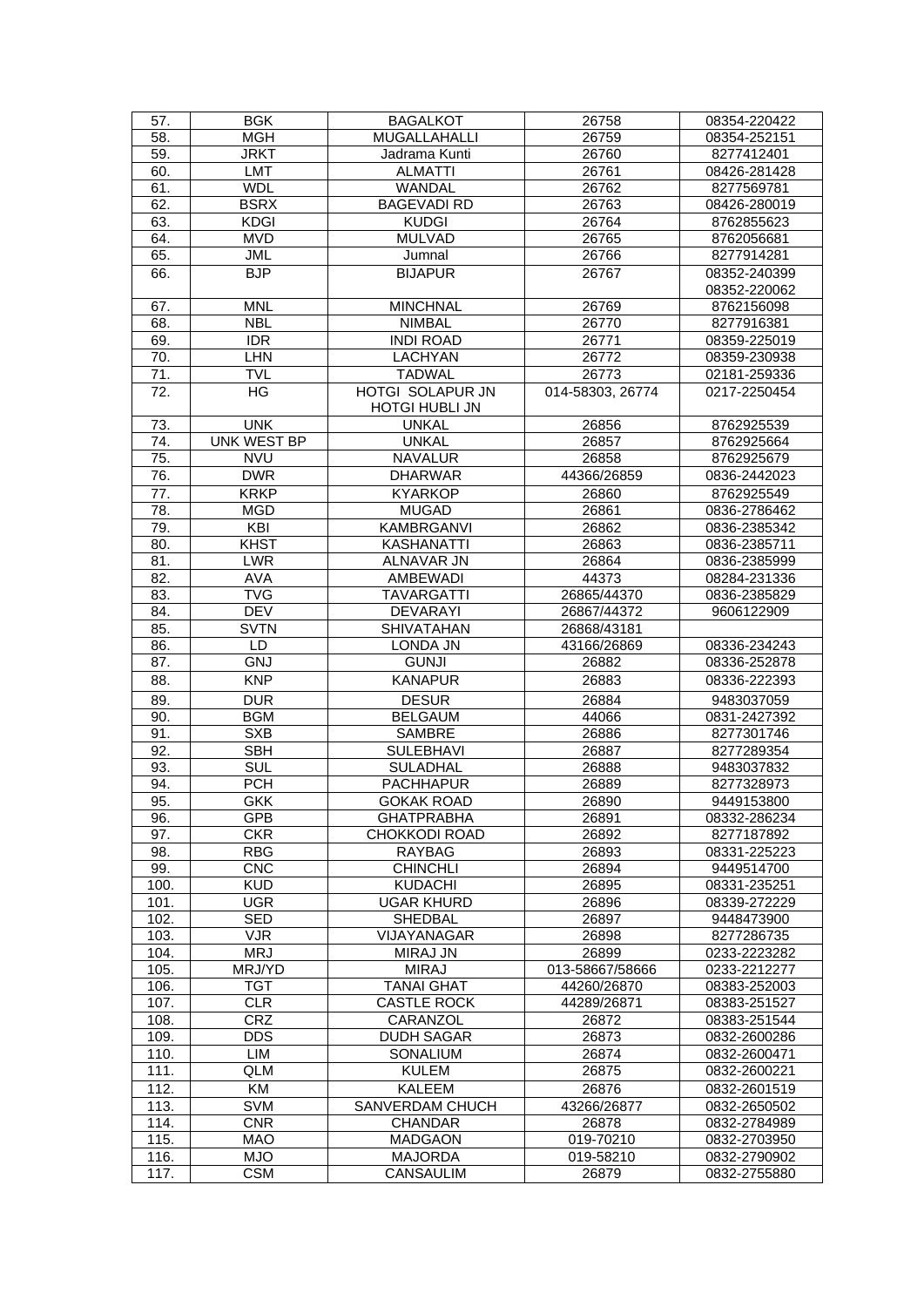| 118. | <b>SKVL</b>      | <b>SANKVAL</b>  | 26880 | 0832-2555713 |
|------|------------------|-----------------|-------|--------------|
| 119. | VSG              | VASCO DA GAMA   | 44166 | 0832-2501213 |
| 120. | UBL SOUTH        | <b>HUBBALLI</b> | 46174 | 8762925537   |
| 121. | <b>KNO</b>       | <b>KUNDGOL</b>  | 26840 | 08304-290399 |
| 122. | <b>SNH</b>       | <b>SAUNSHI</b>  | 26841 | 08304-296035 |
| 123. | GDI              | <b>GUDGERI</b>  | 26842 | 08304-262277 |
| 124. | YLG              | YALVIGI         | 26843 | 08378-240229 |
| 125. | <b>SVNR</b>      | <b>SAVANUR</b>  | 26844 | 08378-240639 |
| 126. | <b>KJG</b>       | KARAJGI         | 26845 | 08375-234404 |
| 127. | <b>HPT LOBBY</b> | <b>HOSPET</b>   | 44568 | 9731668658   |
| 128. | <b>HPT LOBBY</b> | <b>HOSPET</b>   | 44568 | 9731668658   |

| <b>BENGALURU DIVISION</b> |                     |                        |       |                             |
|---------------------------|---------------------|------------------------|-------|-----------------------------|
| Sr.<br>No.                | <b>Station Code</b> | <b>Station Name</b>    | Rly.  | <b>BSNL</b>                 |
| 1.                        | <b>YPR RRI</b>      | YASWANTPUR JN          | 51232 |                             |
| 2.                        | <b>YPR BYPASS</b>   | <b>YASWANTPUR</b>      | 51240 |                             |
| 3.                        | LOGH                | <b>LOTTEGOLLAHALLI</b> | 51231 | 7619306016                  |
| 4.                        | <b>BAW</b>          | <b>CHIK BANAVAR</b>    | 51243 | 7619306017                  |
|                           |                     | <b>GOLHALLI</b>        |       |                             |
| 5.                        | <b>GHL</b>          |                        | 51244 | 7619306019                  |
| 6.                        | <b>DBL</b>          | <b>DODBELE</b>         | 51245 | 7619306018                  |
| 7.                        | <b>NDV</b>          | <b>NIDVANDA</b>        | 51246 | 7619306015                  |
| 8.                        | <b>HHL</b>          | <b>HIREHALI</b>        | 51247 | 7619306020                  |
| 9.                        | <b>KIAT</b>         | <b>KYATSANDRA</b>      | 51248 | 08162-284216                |
| 10.                       | TK                  | <b>TUMKUR</b>          | 51249 | 08162-278438                |
| 11.                       | <b>MLSA</b>         | MALLASANDRA            | 51251 | 08162-206065                |
| 12.                       | GBB                 | <b>GUBBI</b>           | 51252 | 9449868809                  |
| 13.                       | <b>SPGR</b>         | <b>SAMPIGE ROAD</b>    | 51253 | 08139-279846                |
| 14.                       | <b>YNK</b>          | YELAHANKA JN           | 51250 | 080-28460033                |
| 15.                       | <b>DHL</b>          | DEVANAHALLI            | 56512 | 080-27682481<br>7979883230  |
| 16.                       | <b>CBP</b>          | CHIK BALLAPUR          | 59920 | 08156-272385,<br>8123636824 |
| 17.                       | IDT                 | <b>SIDLAGHATTA</b>     | 59919 | 08158-254256                |
|                           |                     | <b>CHINTAMANI</b>      |       | 08154-250852,               |
| 18.                       | <b>CMY</b>          |                        | 59918 | 9743329747,                 |
|                           |                     |                        |       | 9448394606                  |
| 19.                       | SVS                 | SRINIVASPUR            | 59917 | 08157-293000                |
| 20.                       | <b>KQZ</b>          | <b>KOLAR</b>           | 59915 | 08152-222032                |
| 21.                       | <b>BWT</b>          | <b>BANGARAPET</b>      | 59912 | 08153-255253                |
| 22.                       | <b>NMGA</b>         | NELAMANGALA            | 52501 | 8762058780                  |
| 23.                       | <b>SOLR</b>         | <b>SOLUR</b>           | 52502 | 8762047075                  |
| 24.                       | TASA                | TIPPASANDAR            | 52503 | 8762051811                  |
| 25.                       | KIGL                | <b>KUNIGAL</b>         | 52504 | 08132-221717                |
| 26.                       | YY                  | YEDIYURU               | 52505 | 8762049932                  |
| 27.                       | <b>BGMR</b>         | <b>BAGUMRA</b>         | 52506 | 8762053103                  |
| 28.                       | <b>HISE</b>         | <b>HIRISAVE</b>        | 52507 | 8762048070                  |
| 29.                       | <b>SBGA</b>         | SHRAVANBELAGOLA        | 52508 | 96060684121                 |
| 30.                       | <b>CNPA</b>         | CHANNARAYAPATNA        | 52509 | 9606068412                  |
| $\overline{31}$ .         | <b>DSVS</b>         | <b>D SAMUDHRAVALLI</b> | 52510 | 8762048820                  |
| 32.                       | <b>SIGA</b>         | <b>SHANTIGRAMA</b>     | 52511 | 9606068413                  |
| 33.                       | <b>HAS</b>          | <b>HASSAN</b>          | 67003 | 9481400813                  |
| 34.                       | GBD                 | <b>GAURIBIDANUR</b>    | 51652 | 08155-286437                |
| 35.                       | <b>VWA</b>          | <b>VIDURASWATTHA</b>   | 51653 | 9606941027                  |
| 36.                       | <b>DPE</b>          | DEVARAPALLI            | 51654 | 9606941028                  |
| 37.                       | <b>HUP</b>          | <b>HINDUPUR</b>        | 51655 | 08556-220444                |
| 38.                       | MLU                 | <b>MALUGUR</b>         | 51656 | 08556-249844                |
| 39.                       | <b>CPL</b>          | CHAKARLAPALLI          | 51657 | 9606941029                  |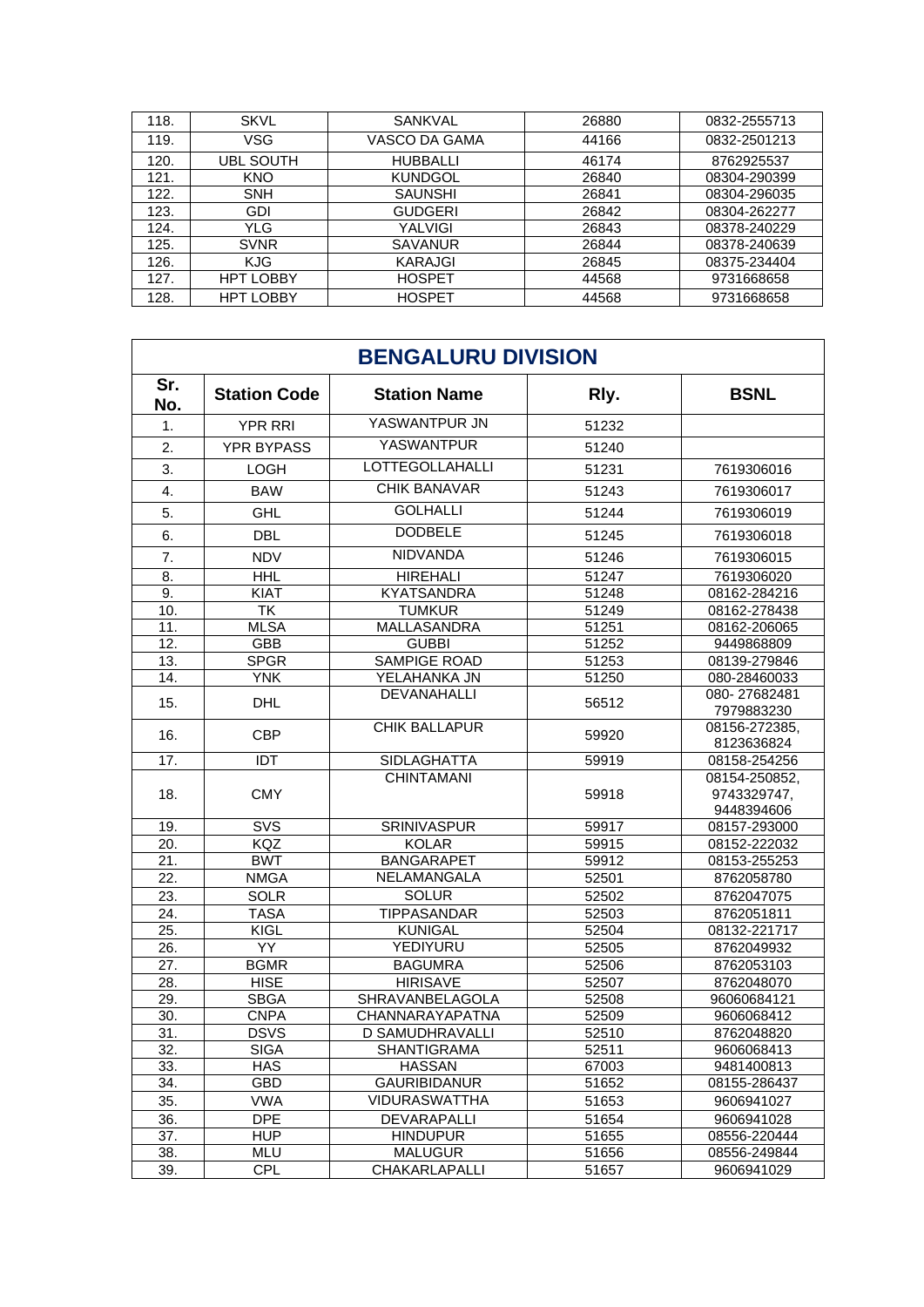| 40.             | <b>REP</b>                       | <b>REDDIPALEM</b>       | 51658          | 9606941030   |
|-----------------|----------------------------------|-------------------------|----------------|--------------|
| 41.             | <b>PKD</b>                       | <b>PENUKONDA</b>        | 51659          | 08555-220244 |
| 42.             | <b>MKJ</b>                       | MAKKIJIPALLI            | 51660          | 9606941024   |
| 43.             | <b>NGM</b>                       | NAGASAMUDRAM            | 51661          | 9606941026   |
| 44.             | <b>NRYP</b>                      | NARAYANAPURAM           | 51662          | 9606941025   |
| 45.             | <b>SSPN</b>                      | SRI P NILAYAM           | 51663          | 08555-280125 |
| 46.             | <b>BSPL</b>                      | <b>BASAMPALLE</b>       | 51664          | 9606941023   |
| 47.             | <b>DMM</b>                       | DHARMAVARAM JN          | 51665 07026408 |              |
| 48.             | <b>SBC EI CABIN</b>              | <b>KSR BANGALORE</b>    | 56156, 56154   |              |
| 49.             | <b>NYH</b>                       | NAYANDAHALLI            |                | 7619306010   |
|                 | KGI                              | <b>KENGERI</b>          | 56168          |              |
| 50.             |                                  |                         | 546169         | 080-28482708 |
| 51.             | <b>HJL</b>                       | <b>HEJJALA</b>          | 53803          | 080-28437900 |
| 52.             | $\overline{B}$ <sub>D</sub>      | <b>BIDADI</b>           | 53804          | 080-27282500 |
| 53.             | <b>RMGM</b>                      | RAMANAGARAM             | 53805          | 080-27271011 |
| 54.             | <b>CPT</b>                       | <b>CHANNAPATNA</b>      | 53806          | 080-27251343 |
| 55.             | <b>SET</b>                       | <b>SETTIHALLY</b>       | 53807          | 7619306011   |
| 56.             | <b>MADU</b>                      | MADDURU                 | 53808          | 08232-232127 |
| 57.             | <b>HNK</b>                       | <b>HANAKERE</b>         | 53809          | 08232-274400 |
| 58.             | <b>MYA</b>                       | <b>MANDYA</b>           | 53810          | 08232-224050 |
| 59.             | Y                                | Yeliyur                 | 53811          | 08232-291365 |
| 60.             | <b>BDRL</b>                      | <b>BYADARAHALLI</b>     | 53812          | 7619306012   |
| 61.             | <b>PANP</b>                      | PANDAVAPURA             | 53813          | 7619306021   |
| 62.             | $\mathbb S$                      | Shrirangapatna          | 53814          | 08236-253500 |
| 63.             | <b>NHY</b>                       | NAGANAHALLI             | 53815          | 08212-591409 |
| 64.             | <b>MNGD</b>                      | <b>MUNIGUDA</b>         | 66158          | 08212-582016 |
| 65.             | MYS 'N'                          | <b>MYSORE NORTH</b>     | 66138          |              |
| 66.             | <b>MZU</b>                       | MARANDAHALLI            |                | 08151-211641 |
| 67.             | <b>MKM</b>                       | <b>MARIKUPPAM</b>       | 59916          | 08153-274234 |
| 68.             | <b>VRDP</b>                      |                         | 59913          | 7619306006   |
| 69.             | <b>KSM</b>                       | KAMASAMUDRAM            | 59914          | 08153-259230 |
| 70.             | <b>BSM</b>                       | <b>BISANATTAM</b>       | 54414          | 7619306007   |
| $\overline{71}$ | <b>KPN</b>                       | <b>KUPPAM</b>           | 54422          | 08570-256570 |
| 72.             | <b>MAR</b>                       | <b>MULANUR</b>          | 54416          | 7619306008   |
| 73.             | $\overline{PU}$                  | Patchur                 | 54417          | 04179-240444 |
| 74.             | <b>SKPT</b>                      | SOMANAYAKKANPTI         | 54418          | 7619306009   |
|                 |                                  |                         |                |              |
| 75.             | <b>JTJ STN</b><br><b>JTJ RRI</b> | <b>JOLARPEETAI JN</b>   | 060-43244, 254 | 04179-253111 |
| 76.             |                                  | <b>JOLARPETTAI</b>      | 43248, 43274   |              |
| 77.             | <b>JTJ A CABIN</b>               | <b>JOLARPETTAI</b>      | 43325          |              |
| 78.             | JTJ B CABIN                      | <b>JOLARPETTAI</b>      | 43359          |              |
| 79.             | <b>JTJ TOWER</b>                 | <b>JOLARPETTAI</b>      | 43202          |              |
| 80.             | <b>JT CONTROL</b>                | <b>JOLARPETTAI</b>      | 43212, 228     | 04179-241631 |
|                 | <b>CELL</b>                      |                         |                |              |
| 81.             | <b>JTJ THR YARD</b>              | <b>JOLARPETTAI</b>      | 43252, 242     |              |
| 82.             | <b>TPT</b>                       | <b>TIRUPATTUR</b>       | 060-65861      | 04179-220062 |
| 83.             | <b>BYPL RRI</b>                  | <b>BAIYYAPPANAHALI</b>  | 59172          |              |
| 84.             | <b>KJM</b>                       | <b>KRISHNARAJAPURAM</b> | 54553          | 080-25650308 |
| 85.             | KJM LOCO                         | <b>KRISHNARAJAPURAM</b> | 5460, 54545    |              |
| 86.             | <b>CSDR</b>                      | CHENNASANDRA            | 54551          | 7619306013   |
| 87.             | <b>RNN</b>                       | <b>RAJANKUNTI</b>       | 51234          | 080-28468879 |
| 88.             | <b>DBU</b>                       | <b>DODDABALLAPUR</b>    | 51235          | 080-27622010 |
| 89.             | ORH                              | ODDARAHALLI             | 51236          | 7619306002   |
| 90.             | <b>MKL</b>                       | <b>MAKLIDRUG</b>        | 51237          | 7619306001   |
| 91.             | <b>TDV</b>                       | <b>THONDEBHAVI</b>      | 51238          | 7619306003   |
| 92.             | <b>SMWA</b>                      | SOMESHWARA              | 51239          | 9606941031   |
| 93.             | <b>BNC</b>                       | <b>BANGALORE CANTT</b>  | 58674          | 080-22268554 |
| 94.             | <b>BNCE</b>                      | <b>BANGALORE CANTT</b>  | 58369, 58343   |              |
| 95.             | <b>BYPL WEST</b>                 | BAIYYAPPANAHALLI        | 58344          |              |
| 96.             | <b>BYPL RRI</b>                  | <b>BAIYYAPPANAHALLI</b> | 59170, 59172   | 080-25383635 |
| 97.             | <b>BYPL YARD</b>                 | BAIYYAPPANAHALLI        | 59165, 59167   |              |
| 98.             | <b>BPHI</b>                      |                         | 54557          |              |
| 99.             | <b>CSDR</b>                      | <b>CHANNASANDRA</b>     | 54551          | 7619306013   |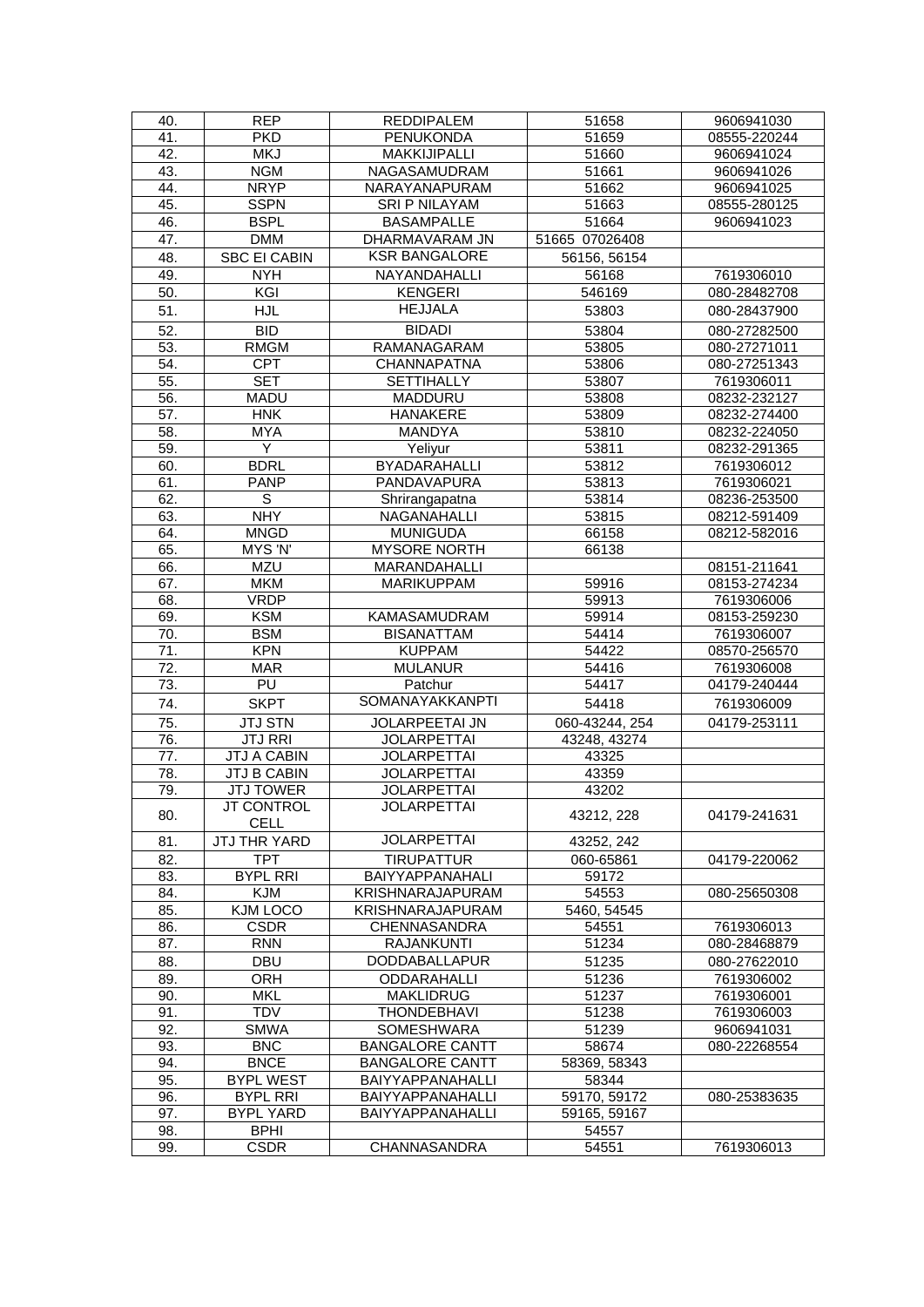| 100. | <b>WHPC</b> |                                   | 59516        |              |
|------|-------------|-----------------------------------|--------------|--------------|
| 101. | <b>SGT</b>  | SATTELITE GOOD<br><b>TERMINAL</b> | 59504, 59510 | 9449525511   |
| 102. | <b>WFD</b>  | <b>WHITEFIELD</b>                 | 59514, 59512 | 080-28452248 |
| 103. | <b>DKN</b>  | <b>DEVANGONTHI</b>                | 59431        | 080-27945788 |
| 104. | <b>MLO</b>  | <b>MALUR</b>                      | 59520        | 08151-232234 |
| 105. | <b>BFW</b>  | <b>BYTRAYANHALLI</b>              | 59524        | 7619306004   |
| 106. | <b>TCL</b>  | TYAKAL                            | 59910        | 08151-237762 |
| 107. | <b>HEB</b>  | <b>HEBBAL</b>                     | 57149        | 7619306014   |
| 108. | <b>BAND</b> | <b>BANASWADI</b>                  | 57150        | 080-25492211 |
| 109. | OML         | <b>OMALUR</b>                     | 060-65644    | 04290-220245 |
| 110. | <b>CRLM</b> | CARMELARAM                        | 57151        | 080-28441615 |
| 111. | <b>HLK</b>  | <b>HOLALKERE</b>                  | 57152        | 7619306022   |
| 112. | <b>AEK</b>  | ANEKAL ROAD                       | 57153        | 080-27840977 |
| 113. | <b>HSRA</b> | <b>HOSUR</b>                      | 52848        | 04344-222603 |
| 114. | <b>KMLM</b> | KELAMANGALAM                      | 52849        | 04347-232323 |
| 115. | <b>PRNT</b> |                                   | 52850        | 04344-295254 |
| 116. | <b>RYC</b>  | RAYAKKOTTI                        | 52851        | 04348-232756 |
| 117. | <b>MZU</b>  | MARANDAHALLI                      | 52852        | 04348-233531 |
| 118. | <b>PCV</b>  | PALAKKODU                         | 52853        | 04348-222531 |
| 119. | <b>DPJ</b>  | DHARMAPURI JN                     | 52854        | 04342-232111 |
| 120. | SZV         | <b>SIVADI</b>                     | 52855        | 04342-296060 |
| 121. | <b>TPP</b>  | TOPPUR                            | 52857        | 04342-246700 |
| 122. | <b>KVLR</b> | KARUVALLI                         | 52858        | 04290-246710 |

| <b>MYSURU DIVISION</b> |                     |                        |       |                         |
|------------------------|---------------------|------------------------|-------|-------------------------|
| Sr.<br><b>No</b>       | <b>Station Code</b> | <b>Station Name</b>    | Rly.  | <b>BSNL</b>             |
| 1.                     | <b>KJG</b>          | <b>KARAJGI</b>         | 69605 | 08375-234404            |
| $\overline{2}$ .       | <b>HVR</b>          | <b>HAVERI</b>          | 69606 | 08375-232440            |
| $\overline{3}$ .       | <b>BYD</b>          | <b>BYADGI</b>          | 69607 | 08375-228447            |
| 4.                     | <b>DAD</b>          | DEVARGUDDA             | 69608 | 08373-253617            |
| $\overline{5}$ .       | <b>RNR</b>          | <b>RANIBENNUR</b>      | 69609 | 08373-266448            |
| 6.                     | <b>CLI</b>          | <b>CHALGERI</b>        | 69610 | 08373-248696            |
| 7.                     | <b>KMPS</b>         |                        | 69611 | 08373-241127            |
| $\overline{8}$ .       | <b>HRR</b>          | <b>HARIHAR</b>         | 69562 | 08192-242245            |
| 9.                     | <b>AVC</b>          | <b>AMARAVATHI CLNY</b> | 69612 | 9449868801              |
| 10.                    | <b>DVG</b>          | <b>DAVANGERE</b>       | 69064 | 08192-258444            |
| 11.                    | <b>THN</b>          | <b>TOLAHUNSE</b>       | 68021 | 08192-208427            |
| 12.                    | <b>KAG</b>          | <b>KODAGANUR</b>       | 68020 | 08192-217773            |
| 13.                    | <b>MYK</b>          | <b>MAYAKONDA</b>       | 68019 | 08192-215777            |
| 14.                    | <b>SLU</b>          | SASALU                 | 68018 | 9449868818              |
| 15.                    | <b>JRU</b>          | CHIKJAJUR JN           | 68017 | 08191-287528            |
| 16.                    | <b>HLK</b>          | <b>HOLALKERE</b>       | 68016 | 9449868810              |
| 17.                    | <b>RGI</b>          | <b>RAMGIRI</b>         | 68015 | 08191-286448            |
| 18.                    | <b>HSD</b>          | <b>HOSDURGA ROAD</b>   | 68014 | 08199-287532            |
| 19.                    | <b>SHV</b>          | <b>SHIVANI</b>         | 68013 | 08261-246777            |
| 20.                    | <b>AJP</b>          | <b>AJJAMPUR</b>        | 68012 | 08261-245440            |
| $\overline{21}$        | <b>NVF</b>          | NAGAVANGALA            | 68011 | 9449868803              |
| 22.                    | <b>RRB</b>          | <b>BIRUR</b>           | 68010 | 08267-245440,<br>255740 |
| $\overline{23}$ .      | <b>TLGI</b>         | <b>TELIGI</b>          | 69601 | 08398-276078            |
| 24.                    | <b>HPHI</b>         | <b>HARAPANAHALLI</b>   | 69602 | 08398-282522            |
| $\overline{25}$ .      | <b>BEHI</b>         | <b>BENNEHALLI</b>      | 69603 | 9481291869              |
| 26.                    | <b>KTY</b>          | <b>KOTTUR</b>          | 26705 | 08391-226223            |
| 27.                    | <b>BBNH</b>         |                        | 65710 | 08194-207704            |
| 28.                    | <b>AMC</b>          | <b>AMRITAPURA</b>      | 65711 | 9449868811              |
| 29.                    | <b>HLV</b>          | <b>HALIYURU</b>        | 65709 | 9482113284              |
| 30.                    | <b>CTA</b>          | <b>CHITRADURG</b>      | 65712 | 08194-222452            |
| 31.                    | <b>BAHI</b>         | <b>BALLENAHALLI</b>    | 65713 | 9449868819              |
| $\overline{32}$ .      | <b>CHKE</b>         | <b>CHALLAKERE</b>      | 65714 | 08195-222900            |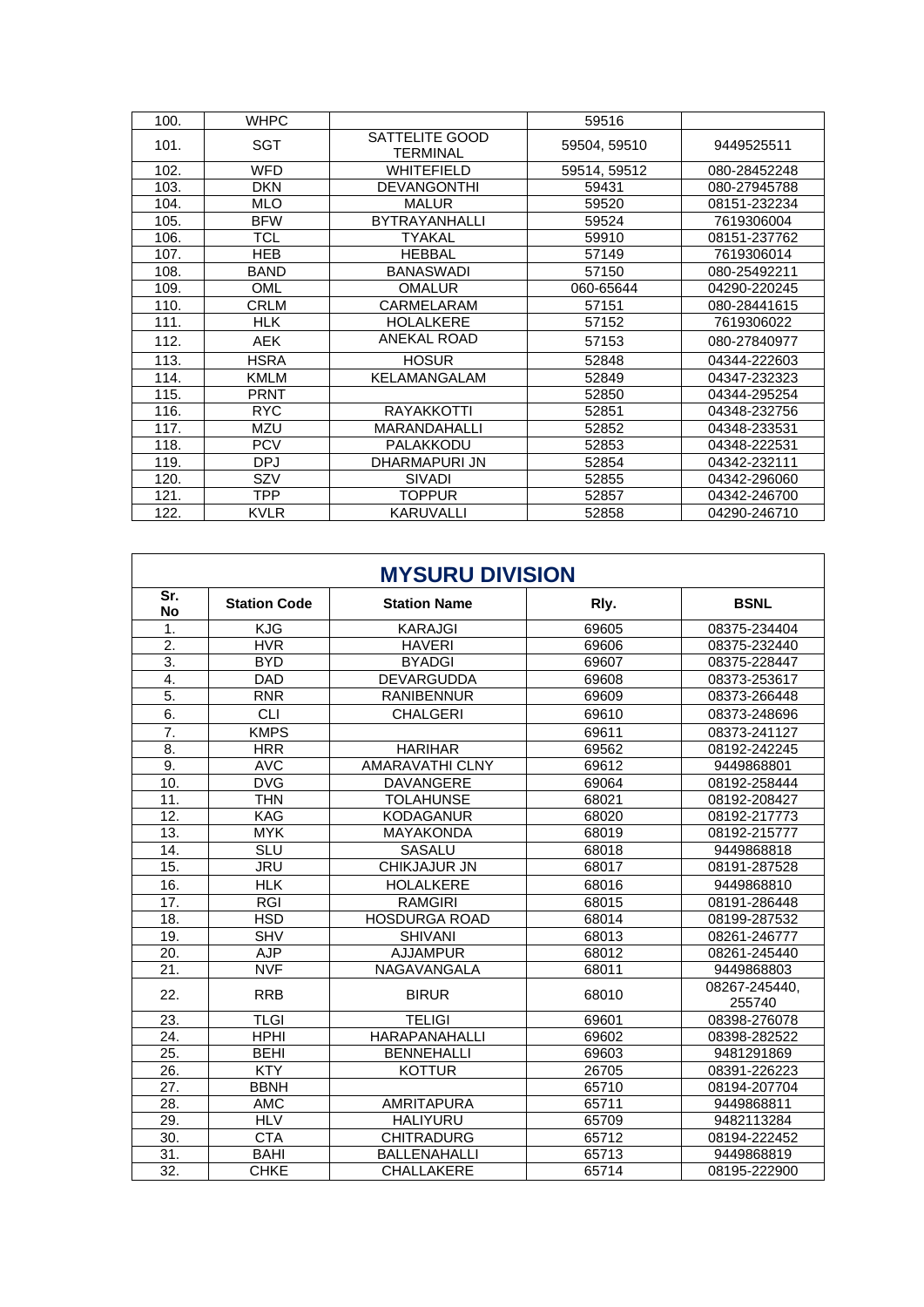| 33.        | <b>THKU</b>               | <b>THALLAK</b>                           | 65715          | 08190-206766                 |
|------------|---------------------------|------------------------------------------|----------------|------------------------------|
| 34.        | <b>BOMN</b>               | <b>BOMADRA</b>                           | 65716          | 08198-272001                 |
| 35.        | <b>MOMU</b>               | MOLAKALMURU                              | 65717          | 9449868806                   |
| 36.        | <b>RDG</b>                | <b>RAYADRUG</b>                          | 65718          | 08495-251500                 |
| 37.        | <b>MMEC</b>               |                                          | 65708          |                              |
| 38.        | <b>CMNR</b>               | CHAMARAJANAGAR                           | 66810          | 08226-222038                 |
| 39.        | <b>NTW</b>                | NANJANGUD TOWN                           | 66809          | 08221-226230                 |
| 40.        | <b>KDO</b>                | <b>KADAKOLA</b>                          | 66808          | 0821-2596579                 |
| 41.        | AP                        | ASHOKAPURAM                              | 66170          | 9449868805                   |
| 42.        | MYS C                     | <b>MYSORE</b>                            | 66128          | 0821-2422751                 |
| 43.        | <b>RRIMYS</b>             | <b>RAHURI</b>                            | 66138          |                              |
| 44.        | <b>MNGT</b>               | Mysore New Good Terminal                 | 66158          | 0821-2582016                 |
| 45.        | <b>NHY</b>                | <b>NAGANAHALLI</b>                       | 66811          | 0821-2591409                 |
| 46.        | $\mathsf S$               | Shrirangapatna                           | 66812          | 08232-253500                 |
| 47.        | <b>PANP</b>               | PANDAVAPURA                              | 66813          | 7619306021                   |
| 48.        | <b>BDRL</b>               | <b>BYADARAHALLI</b>                      | 66814          | 7619306012                   |
| 49.        | <b>MBBC</b>               | <b>MURSHIDABAD</b>                       | 66816          | 0821-2513434                 |
| 50.        | <b>BLGA</b>               | <b>BELAGULA</b>                          | 66817          | 9481900235                   |
| 51.        | <b>STE</b>                | SAGARKATTE                               | 66820          | 9449868804                   |
| 52.        | <b>KRNR</b>               | KRISHNARAJNAGAR                          | 66823          | 08223-262237                 |
| 53.        | <b>HAH</b>                | <b>HOSA AGRAHARA</b>                     | 66826          | 9448589208                   |
| 54.        | <b>AKK</b>                | AKKIHEBBAIU                              | 66827          | 08230-264020                 |
| 55.        | <b>MGF</b>                | <b>MANDAGERE</b>                         | 66829          | 8230-264601                  |
| 56.        | <b>HLN</b>                | <b>HOLENARSIPUR</b>                      | 66832          | 08175-273345                 |
| 57.        | <b>MVC</b>                | MAVINKERE                                | 66833          | 08175-265021                 |
| 58         | <b>HAS</b>                | <b>HASSAN</b>                            | 67003          | 08172-268222                 |
| 59.        | <b>ALUR</b>               | ARIYALUR                                 | 67054          | 9480849176                   |
| 60.        | <b>BLLT</b>               | <b>BANTANAHAL</b>                        | 66839          | 9480849177                   |
| 61.        | <b>SKLR</b>               | <b>SAKLESHPUR</b>                        | 66840          | 08173-244017                 |
| 62.        | <b>DOGL</b>               | <b>DONIGAL</b>                           | 66841          | 9480849178                   |
| 63.        | <b>KVGL</b>               |                                          | 67031          | 9480849179                   |
| 64.        | <b>YDK</b>                | <b>YEDEKUMERI</b>                        | 66843          | 9449868816                   |
| 65.        | <b>SVGL</b>               | SHRIVAGILU                               | 66845          | 9449868817                   |
| 66.        | <b>SBHR</b>               | SUBRAHMANYA RD                           | 66847          | 08251-262241                 |
| 67.        | <b>YDM</b>                | YEDEMANGALA                              | 66850          | 08257-279453                 |
| 68.        | <b>NRJ</b>                | NARIMOGARU                               | 67016          | 08251-282262                 |
| 69.        | <b>KBPR</b>               | <b>KABAKAPUTTUR</b>                      | 66852          | 08251-230453                 |
| 70.        | <b>NRF</b>                | <b>NERALAKATTE</b>                       | 67019          | 08255-274770                 |
| 71.        | <b>BNTL</b>               | <b>BANTAWALA</b><br><b>AMMASANDRA</b>    | 66853          | 08255-233313                 |
| 72.<br>73. | <b>AMSA</b><br><b>BSN</b> | <b>BANASANDRA</b>                        | 66866<br>66867 | 08139-278331                 |
| 74.        | <b>RDI</b>                | <b>KARDI</b>                             | 66869          | 08139-286899<br>08134-260300 |
| 75.        | <b>TTR</b>                | <b>TIPTUR</b>                            | 66871          | 08134-252882                 |
| 76.        | <b>HVL</b>                | <b>HONNAVALLI RD</b>                     | 66873          | 08134-260558                 |
|            |                           |                                          | 66837          |                              |
| 77.        | <b>ASK</b>                | ARSIKERE JN                              | 67562          | 9731647888                   |
| 78.        | <b>HHT</b>                | <b>HABANGHATA</b>                        | 66836          | 9449868802                   |
| 79.        | <b>BGPA</b>               | <b>BAGESHAPURA</b>                       | 66835          | 08174-238475                 |
| 80.        | <b>KRVL</b>               | KORAVANGALA                              | 67001          | 9480206811                   |
| 81.        | <b>HAS</b>                | <b>HASSAN</b>                            | 67003          | 08172-268222                 |
| 82.        | <b>BVR</b>                | <b>BANAVAR</b>                           | 66875          | 08174-235677                 |
| 83.        | <b>VNR</b>                | <b>DEVANUR</b>                           | 66876          | 08267-238016                 |
| 84.        | <b>BLKR</b>               | <b>BALLEKERE</b>                         | 66877          | 9449868800                   |
| 85.        | <b>DRU</b>                | <b>KADUR</b>                             | 66878          | 08267-221226                 |
|            |                           |                                          |                |                              |
| 86.        | SPV<br><b>TKE</b>         | <b>SIVAPUR</b>                           | 66884          | 9449868821                   |
| 87.<br>88. | <b>MSS</b>                | <b>TARIKERE JN</b><br><b>MASARAHALLI</b> | 66885<br>66886 | 08261-222247<br>08282-240371 |
| 89.        | <b>BDVT</b>               | <b>BHADRAVATI</b>                        | 66887          | 08282-266346                 |
| 90.        | <b>SMET</b>               | SHIVAMOGGA TOWN                          | 66888 68562    | 08182-222660                 |
| 91.        | <b>KMSI</b>               | <b>KUMSI</b>                             | 66889          | 08182-262626                 |
| 92.        | <b>ANF</b>                | ANANDAPURAM                              | 66890          | 08183-262500                 |
|            |                           |                                          |                |                              |